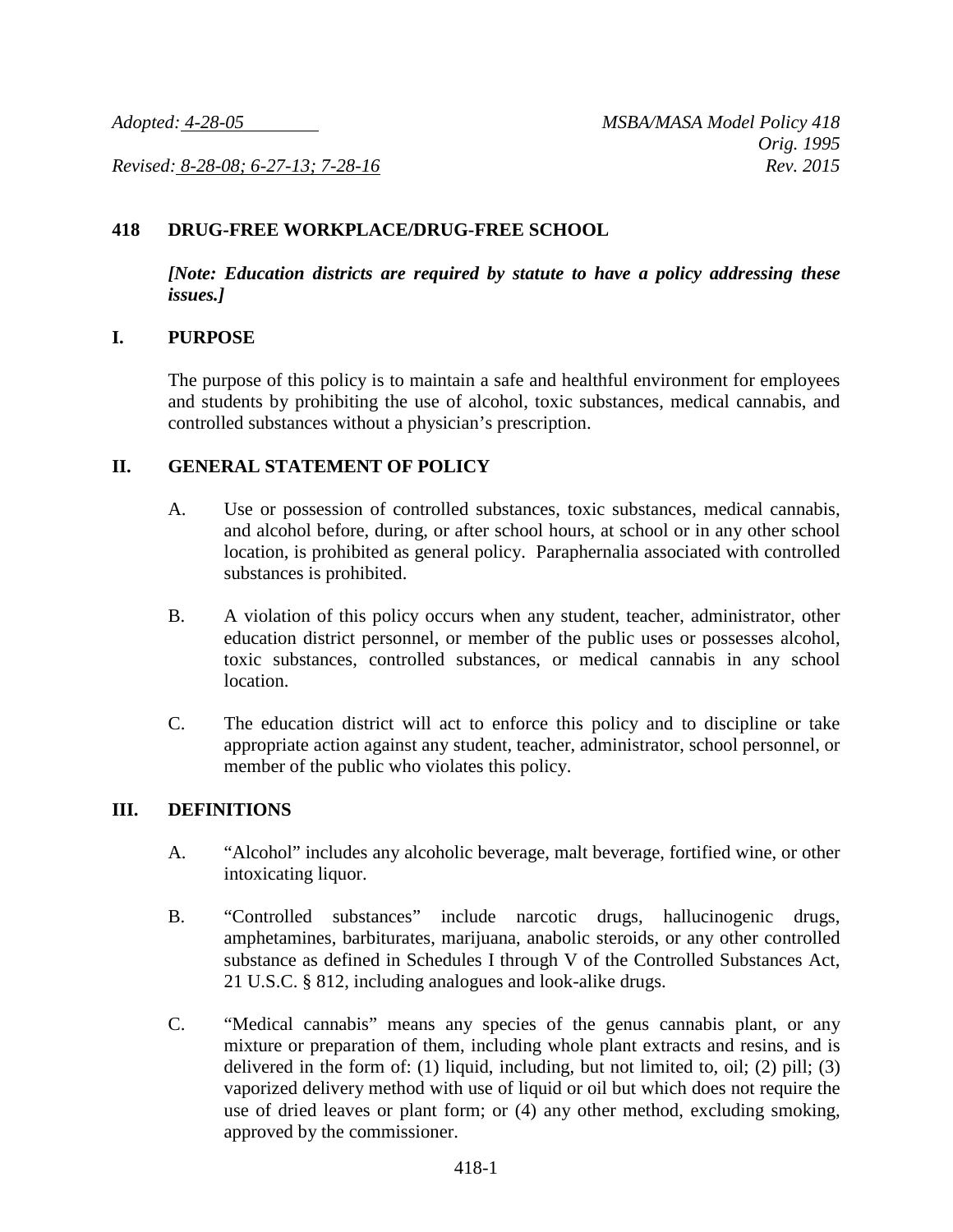- D. "Toxic substances" includes glue, cement, aerosol paint, or other substances used or possessed with the intent of inducing intoxication or excitement of the central nervous system.
- E. "Use" includes to sell, buy, manufacture, distribute, dispense, possess, use, or be under the influence of alcohol and/or controlled substances, whether or not for the purpose of receiving remuneration or consideration.
- F. "Possess" means to have on one's person, in one's effects, or in an area subject to one's control.
- G. "School location" includes any education district building or on any education district premises; in any education district-owned vehicle or in any other education district-approved vehicle used to transport students to and from school or school activities; off education district property at any education districtsponsored or education district-approved activity, event, or function, such as a field trip or athletic event, where students are under the jurisdiction of the education district; or during any period of time such employee is supervising students on behalf of the education district or otherwise engaged in education district business.

# **IV. EXCEPTIONS**

- A. A violation of this policy does not occur when a person brings onto a school location, for such person's own use, a controlled substance, except medical cannabis, which has a currently accepted medical use in treatment in the United States and the person has a physician's prescription for the substance. The person shall comply with the relevant procedures of this policy.
- B. A violation of this policy does not occur when a person possesses an alcoholic beverage in a school location when the possession is within the exceptions of Minn. Stat. § 624.701, Subd. 1a (experiments in laboratories; pursuant to a temporary license to sell liquor issued under Minnesota laws or possession after the purchase from such a temporary license holder).

# **V. PROCEDURES**

A. Students who have a prescription from a physician for medical treatment with a controlled substance, except medical cannabis, must comply with the education district's student medication policy.

*[Note: Education districts are required by Minn. Stat. § 121A.22 to develop procedures for the administration of drugs and medicine. If the education district does not have a student medication policy such as MSBA/MASA Model Policy 516, this Paragraph A. can be modified to provide: "Students who have a prescription from a physician for medical treatment with a controlled substance must provide a copy of the prescription and the medication to the school nurse,*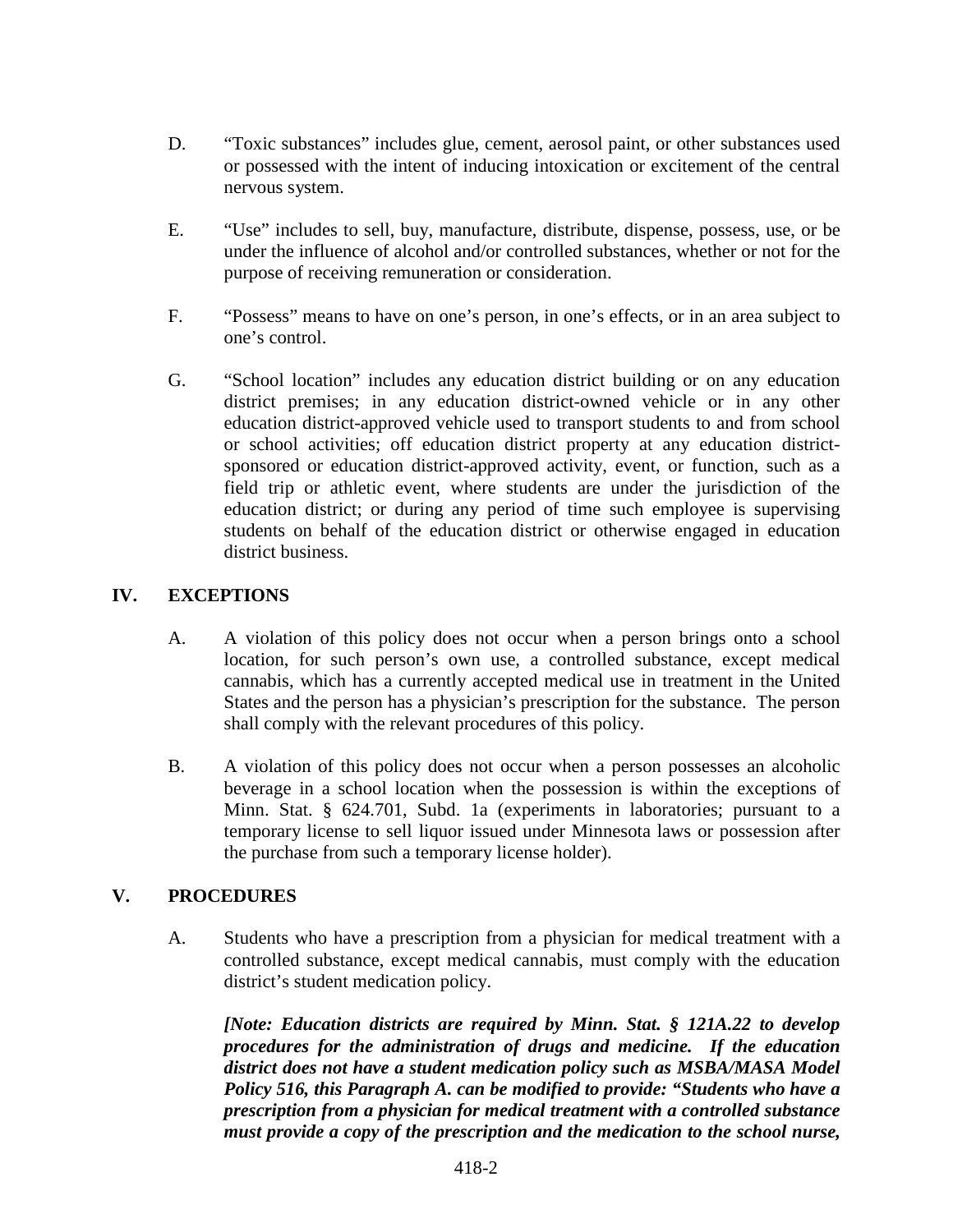# *principal, or other designated staff member. The education district's licensed school nurse, trained health clerk, principal, or teacher will administer the prescribed medication in accordance with education district procedures."]*

- B. Employees who have a prescription from a physician for medical treatment with a controlled substance, except medical cannabis, are permitted to possess such controlled substance and associated necessary paraphernalia, such as an inhaler or syringe. The employee must inform his or her supervisor. The employee may be required to provide a copy of the prescription.
- C. Each employee shall be provided with written notice of this Drug-Free Workplace/Drug-Free School policy and shall be required to acknowledge that he or she has received the policy.

*[Note: The Drug-Free Workplace Act requires that education district employees be notified by a published statement of the prohibition of the use of controlled substances and actions that will be taken against employees for violations of such prohibition. 41 U.S.C. § 8103; 34 C.F.R. Part 84. An acknowledgment will document satisfaction by the education district of this federal requirement.]*

- D. Employees are subject to the education district's drug and alcohol testing policies and procedures.
- E. Members of the public are not permitted to possess controlled substances in a school location except with the express permission of the executive director.
- F. No person is permitted to possess or use medical cannabis on an education district bus or van; or on the grounds of any preschool or primary or secondary school; or on the grounds of any child care facility.
- G. Possession of alcohol on education district grounds pursuant to the exceptions of Minn. Stat. § 624.701, Subd. 1a, shall be by permission of the education district board only. The applicant shall apply for permission in writing and shall follow the education district board procedures for placing an item on the agenda.

# **VI. ENFORCEMENT**

# A. Students

- 1. A student who violates the terms of this policy shall be subject to discipline in accordance with the education district's discipline policy. Such discipline may include suspension or expulsion from school.
- 2. The student may be referred to a drug or alcohol assistance or rehabilitation program and/or to law enforcement officials when appropriate.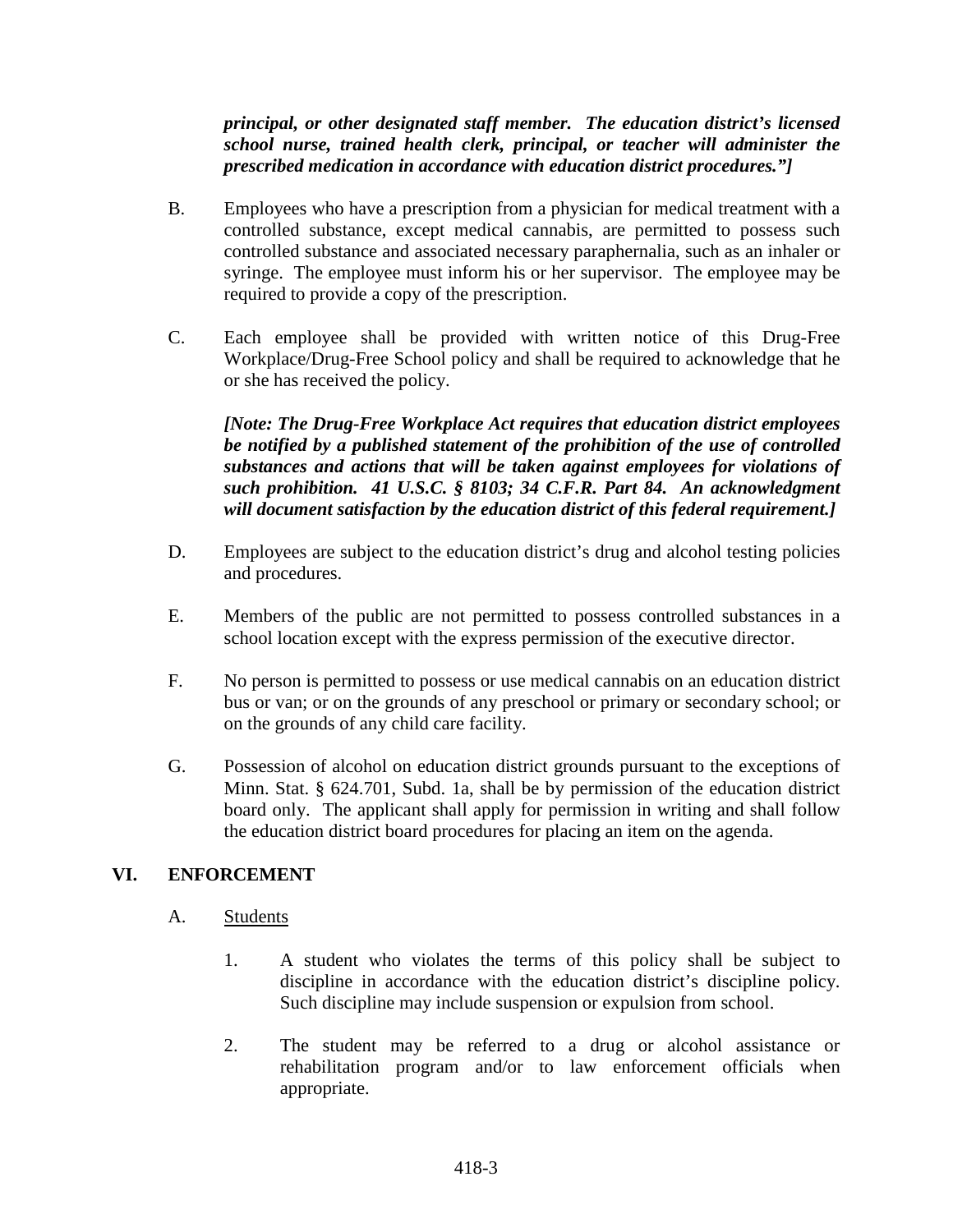#### B. Employees

- 1. As a condition of employment in any federal grant, each employee who is engaged either directly or indirectly in performance of a federal grant shall abide by the terms of this policy and shall notify his or her supervisor in writing of his or her conviction of any criminal drug statute for a violation occurring in any of the places listed above on which work on an education district federal grant is performed, no later than five (5) calendar days after such conviction. Conviction means a finding of guilt (including a plea of nolo contendere) or imposition of sentence, or both, by any judicial body charged with the responsibility to determine violations of the federal or state criminal drug statutes.
- 2. An employee who violates the terms of this policy is subject to disciplinary action, including nonrenewal, suspension, termination, or discharge as deemed appropriate by the education district board.
- 3. In addition, any employee who violates the terms of this policy may be required to satisfactorily participate in a drug and/or alcohol abuse assistance or rehabilitation program approved by the education district. Any employee who fails to satisfactorily participate in and complete such a program is subject to nonrenewal, suspension, or termination as deemed appropriate by the education district board.
- 4. Sanctions against employees, including nonrenewal, suspension, termination, or discharge shall be pursuant to and in accordance with applicable statutory authority, collective bargaining agreements, and education district policies.

# C. The Public

A member of the public who violates this policy shall be informed of the policy and asked to leave. If necessary, law enforcement officials will be notified and asked to provide an escort.

| <b>Legal References:</b> | Minn. Stat. § 121A.22 (Administration of Drugs and Medicine)          |
|--------------------------|-----------------------------------------------------------------------|
|                          | Minn. Stat. § 152.22 (Medical Cannabis; Definitions)                  |
|                          | Minn. Stat. § 152.23 (Medical Cannabis; Limitations)                  |
|                          | Minn. Stat. § 340A.403 (3.2 Percent Malt Liquor Licenses)             |
|                          | Minn. Stat. § 340A.404 (Intoxicating Liquor; On-Sale Licenses)        |
|                          | Minn. Stat. § 609.684 (Sale of Toxic Substances to Children; Abuse of |
|                          | Toxic Substances)                                                     |
|                          | Minn. Stat. § 624.701 (Liquor in Certain Buildings or Grounds)        |
|                          | 20 U.S.C. § 7101-7165 (Safe and Drug-Free Schools and Communities     |
|                          | Act)                                                                  |
|                          | 21 U.S.C. § 812 (Schedules of Controlled Substances)                  |
|                          | 41 U.S.C. §§ 8101-8106 (Drug-Free Workplace Act)                      |